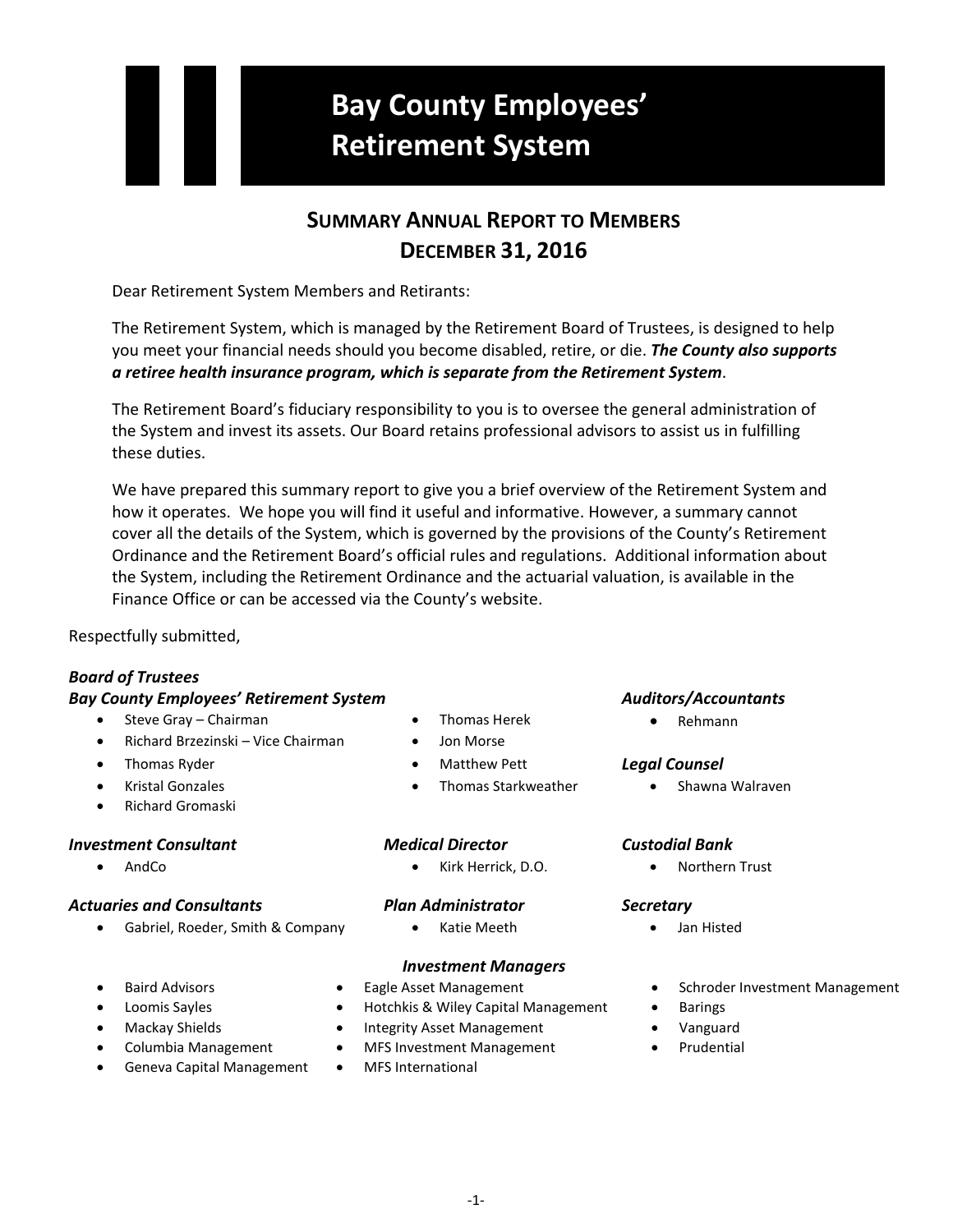## *Summary Results of the Actuarial Valuation*

Your Retirement System's financial objective is to accumulate the assets necessary to pay the promised benefits in an orderly manner. To accomplish this, contribution rates are established in a manner that is designed to keep those rates approximately level as a percentage of payroll from year-to-year.

The Board of Trustees of the Bay County Employees' Retirement System provides for payment of the required employer contribution as described in MCL 38.1140m and the Bay County Employees' Retirement System Ordinance.

To determine an appropriate employer contribution level for the ensuing year and to gauge how the System's funding is meeting this fundamental objective, an independent firm of actuaries and employee benefit consultants, Gabriel, Roeder, Smith & Company, conducts annual actuarial valuations.

These valuations are based on the System's past experience, information about current participation and financial markets, and assumptions concerning the System's future demographic and economic activity. The results of the December 31, 2016 valuation, based on the established funding objective, are summarized below:

| <b>Valuation Date</b>                         | December 31, 2016                                                                                                                                                                                                                                                                                                                            |  |  |  |
|-----------------------------------------------|----------------------------------------------------------------------------------------------------------------------------------------------------------------------------------------------------------------------------------------------------------------------------------------------------------------------------------------------|--|--|--|
| <b>Actuarial Cost Method</b>                  | Individual Entry-Age Normal Cost                                                                                                                                                                                                                                                                                                             |  |  |  |
| <b>Amortization Method</b>                    | Level dollar amount for Library. Level percent-of-payroll for all other groups.                                                                                                                                                                                                                                                              |  |  |  |
| Open/Closed Plan                              | The Bay County Employee's Retirement System is open to all future hires, except Library<br>members hired on or after January 1, 2012.                                                                                                                                                                                                        |  |  |  |
| <b>Amortization Periods</b>                   | 26 years closed for groups that are underfunded (unfunded accrued liability is positive).<br>20 years open for groups that are overfunded (unfunded accrued liability is negative).<br>10 years closed for BABH Early Retirement Incentive Program (ERIP) starting with the<br>contribution for the calendar year beginning January 1, 2015. |  |  |  |
| <b>Asset Valuation Method</b>                 | Market value with 5-year smoothing of gains and losses.                                                                                                                                                                                                                                                                                      |  |  |  |
| <b>Valuation Payroll</b>                      | \$47,370,515                                                                                                                                                                                                                                                                                                                                 |  |  |  |
| <b>Annual Pensions Paid</b>                   | \$17,574,754                                                                                                                                                                                                                                                                                                                                 |  |  |  |
| Average Annual Pensions Paid                  | Ś.<br>18,776                                                                                                                                                                                                                                                                                                                                 |  |  |  |
| Deferred Vested Members Annual Benefits       | Ś<br>886,173                                                                                                                                                                                                                                                                                                                                 |  |  |  |
| Retirees and Beneficiaries Receiving Benefits | 936                                                                                                                                                                                                                                                                                                                                          |  |  |  |
| <b>Deferred Vested Members</b>                | 80                                                                                                                                                                                                                                                                                                                                           |  |  |  |
| <b>Active Plan Members</b>                    | 1,115                                                                                                                                                                                                                                                                                                                                        |  |  |  |
| Total                                         | 2,131                                                                                                                                                                                                                                                                                                                                        |  |  |  |
| <b>Principal Actuarial Assumptions:</b>       |                                                                                                                                                                                                                                                                                                                                              |  |  |  |
| Net Investment Return<br>$\qquad \qquad -$    | 7.25%                                                                                                                                                                                                                                                                                                                                        |  |  |  |
| <b>Projected Salary Increases</b>             | 3.25% pay inflation plus merit and longevity                                                                                                                                                                                                                                                                                                 |  |  |  |

− Cost-of-Living Adjustments None

|                          | <b>Fiscal Year Beginning January 1, 2018</b><br><b>Employer Contribution Rates as a Percentage of Active Member Payroll</b> |             |             |             |                    |               |              |              |
|--------------------------|-----------------------------------------------------------------------------------------------------------------------------|-------------|-------------|-------------|--------------------|---------------|--------------|--------------|
| <b>Contributions For</b> | General<br>County                                                                                                           | <b>DWS</b>  | Library^    | <b>MCF</b>  | Sheriff's<br>Dept. | Road<br>Comm. | Total        | <b>BABH</b>  |
| <b>Valuation Payroll</b> | \$15,633,109                                                                                                                | \$3,124,567 | \$1,438,212 | \$9,775,826 | \$3,759,090        | \$3,031,145   | \$36,761,949 | \$10,608,566 |
| Normal Cost              |                                                                                                                             |             |             |             |                    |               |              |              |
| Total                    | 10.65%                                                                                                                      | 13.68%      | \$188.174   | 10.26%      | 15.54%             | 15.92%        |              | 11.66%       |
| Member                   | 4.15                                                                                                                        | 4.00        | 54.901      | 4.00        | 5.36               | 4.76          |              | 4.00         |
| Employer (ER)            | 6.50                                                                                                                        | 9.68        | 133,273     | 6.26        | 10.18              | 11.16         |              | 7.66         |
| Amort. of ERIP UAL       |                                                                                                                             |             |             |             |                    |               |              | 1.28         |
| Amort. of UAL            | (7.24)                                                                                                                      | 5.23        | (58, 493)   | (3.50)      | (14.65)            | 10.12         |              | 0.33         |
| <b>Computed ER Rate</b>  | 0.00%                                                                                                                       | 14.91%      | \$74,780    | 2.76%       | 0.00%              | 21.28%        | \$1,546,699  | 9.27%        |

*^ Beginning with the 2013 valuation, the Library contribution is calculated as a level dollar amount, since the Library is closed to future hires.*

| <b>Funded Status</b>                             | General<br>County | <b>DWS</b> | Librarv | <b>BMCF</b> | Sheriff's<br>Dept. | Road<br>Comm. | Total   | <b>BABH</b> |
|--------------------------------------------------|-------------------|------------|---------|-------------|--------------------|---------------|---------|-------------|
| AAL <sup>#*</sup>                                | \$98.4            | \$16.0     | \$11.2  | \$51.1      | \$29.8             | \$33.5        | \$240.0 | \$51.8      |
| Applied assets *<br>(smoothed market value)      | 114.9             | 13.3       | 11.9    | 56.3        | 37.7               | 28.3          | 262.5   | 50.2        |
| % funded<br><b>Actuarial Accrued Liabilities</b> | 116.8%            | 82.9%      | 105.9%  | 110.3%      | 126.6%             | 84.5%         | 109.4%  | 96.9%       |

*\* \$ millions*

## *Actuary's Opinion*

It is the actuary's opinion that the contribution amounts recommended in the most recent actuarial report are sufficient to meet the System's financial objective.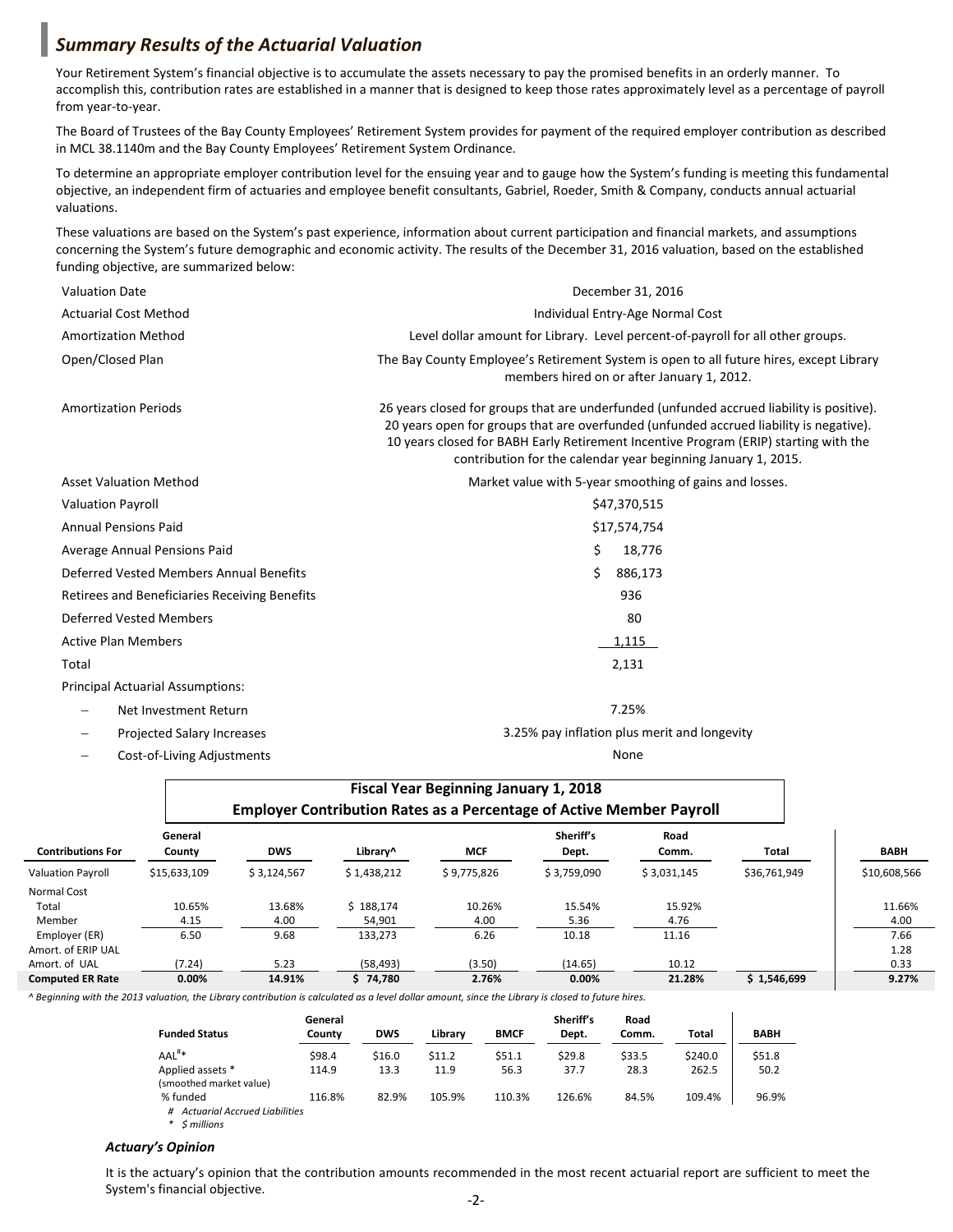# *Summary Financial Information*

I

## Revenues & Expenditures **Investments**

|                                                                                                                                                                                                                       |                                                                                          | (Market Value)                                                                                                                                               |  |  |  |
|-----------------------------------------------------------------------------------------------------------------------------------------------------------------------------------------------------------------------|------------------------------------------------------------------------------------------|--------------------------------------------------------------------------------------------------------------------------------------------------------------|--|--|--|
|                                                                                                                                                                                                                       | 2016                                                                                     |                                                                                                                                                              |  |  |  |
| Market Value - January 1                                                                                                                                                                                              | \$300,948,229                                                                            | Domestic Stocks - 66%                                                                                                                                        |  |  |  |
| Revenues<br>Member contributions<br>Employer contributions<br>Investment income<br>Miscellaneous income<br>Total                                                                                                      | 2,275,749<br>3,201,872<br>24,476,867<br>O<br>29,954,488                                  | Cash Equivalents* - 3%<br>Bonds- $24%$<br>Real Estate - 7%                                                                                                   |  |  |  |
| Expenditures<br>Benefit payments<br>Refund of member contributions<br>Administrative expenses<br>Professional training/education expenses<br>Travel expenses<br>Investment expenses<br>Professional expenses<br>Total | 16,953,468<br>268,593<br>321,625<br>17,467<br>2,835<br>1,768,595<br>69,160<br>19,401,743 | * Adjusted for accruals net of payables.<br>The market rate of return on System assets net<br>of expenses for the year ended December 31,<br>2016 was 7.68%. |  |  |  |
| Market Value - December 31                                                                                                                                                                                            | \$311,500,974                                                                            |                                                                                                                                                              |  |  |  |

The Board of Trustees has confirmed that the employer contributions shown above represent the required employer contribution for the year covered.

| Average Annual Market Rate of Return*<br>Period Ending December 31, 2016 |       |  |  |  |
|--------------------------------------------------------------------------|-------|--|--|--|
| 1-Year                                                                   | 7.7%  |  |  |  |
| 3-Year                                                                   | 5.4%  |  |  |  |
| 5-Year                                                                   | 10.2% |  |  |  |
| 7-Year                                                                   | 9.5%  |  |  |  |
| 10-Year                                                                  | 5.9%  |  |  |  |

*\* Geometric averages of reported dollar-weighted annual returns (net of fees). Results may differ from investment manager's stated returns.*

## **Projected Expenses for the Fiscal Year Ending December 31, 2017**

| Administrative                  | \$333,955 |
|---------------------------------|-----------|
| Professional Training/Education | 16,500    |
| Travel                          | 3,000     |
| Investment                      | 2,180,000 |
| Professional                    | 53,500    |